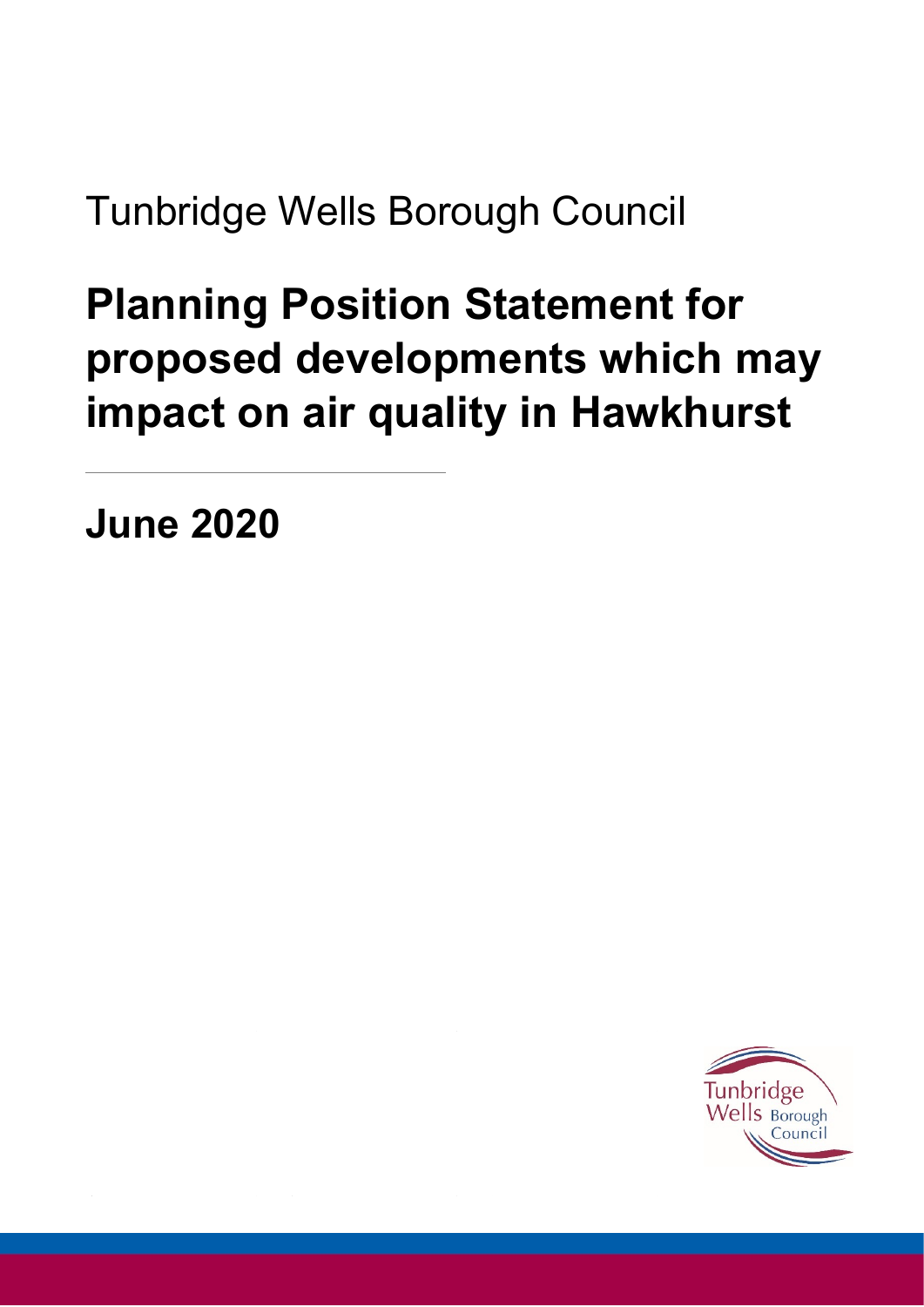# **1.0 Background**

- 1.1 Exceedances of the Annual Mean Objective for Nitrogen Dioxide (NO2) have been identified in Cranbrook Road, Hawkhurst to the north of the crossroads: specifically, close to the traffic lights and going down the hill for approximately 150m.
- 1.2 Tunbridge Wells Borough Council (TWBC) is currently working to declare an Air Quality Management Area (AQMA) in this location.
- 1.3 The implication for air quality is a material consideration when determining planning applications, and in the consideration of allocations in the Local Plan, and in particular is related to changes in traffic movement through a location. It is also important to remember that vehicles' engines are becoming less polluting over time, and there may be changes to private vehicle use and trip generation post 'coronavirus lockdown' as people's places of work and travel preferences change.
- 1.4 Independent consultants are currently undertaking work which will provide information on the impact which changes in traffic movement will have on air quality.
- 1.5 The timetable for the formal declaration of the AQMA involves consultation over summer 2020 before formal declaration in December 2020.
- 1.6 The following sets out the approach which will be taken on planning considerations during this period.

## **2.0 Planning Applications**

- 2.1 As such, certain planning applications for development (please see below) in the parishes of Cranbrook & Sissinghurst, Hawkhurst and Sandhurst will be subject to additional scrutiny to assess their impact on air quality on this section of Cranbrook Road.
- 2.2 This scrutiny will be based on the impact descriptors given in the 'Guidance from the Institute of Air Quality Management and Environmental Protection UK (Land-Use Planning and Development Control: Planning for Air Quality) January 2017)' [\(view the Guidance\)](1.1%09http:/www.iaqm.co.uk/text/guidance/air-quality-planning-guidance.pdf).

### **Thresholds on impact**

2.3 If a development would produce an increase of less than 100 Light Delivery Vehicles (LDVs – cars and vans of less than 3.5 tonnes gross weight) or 25 Heavy Duty Vehicles (lorries, buses, etc over 3.5 tonnes gross weight) annual average daily traffic (AADT) movements through this section of the Cranbrook Road (approximately 250m to the north of the crossroads) per day, then this can be 'screened out' (see the Guidance at paragraph 2.2).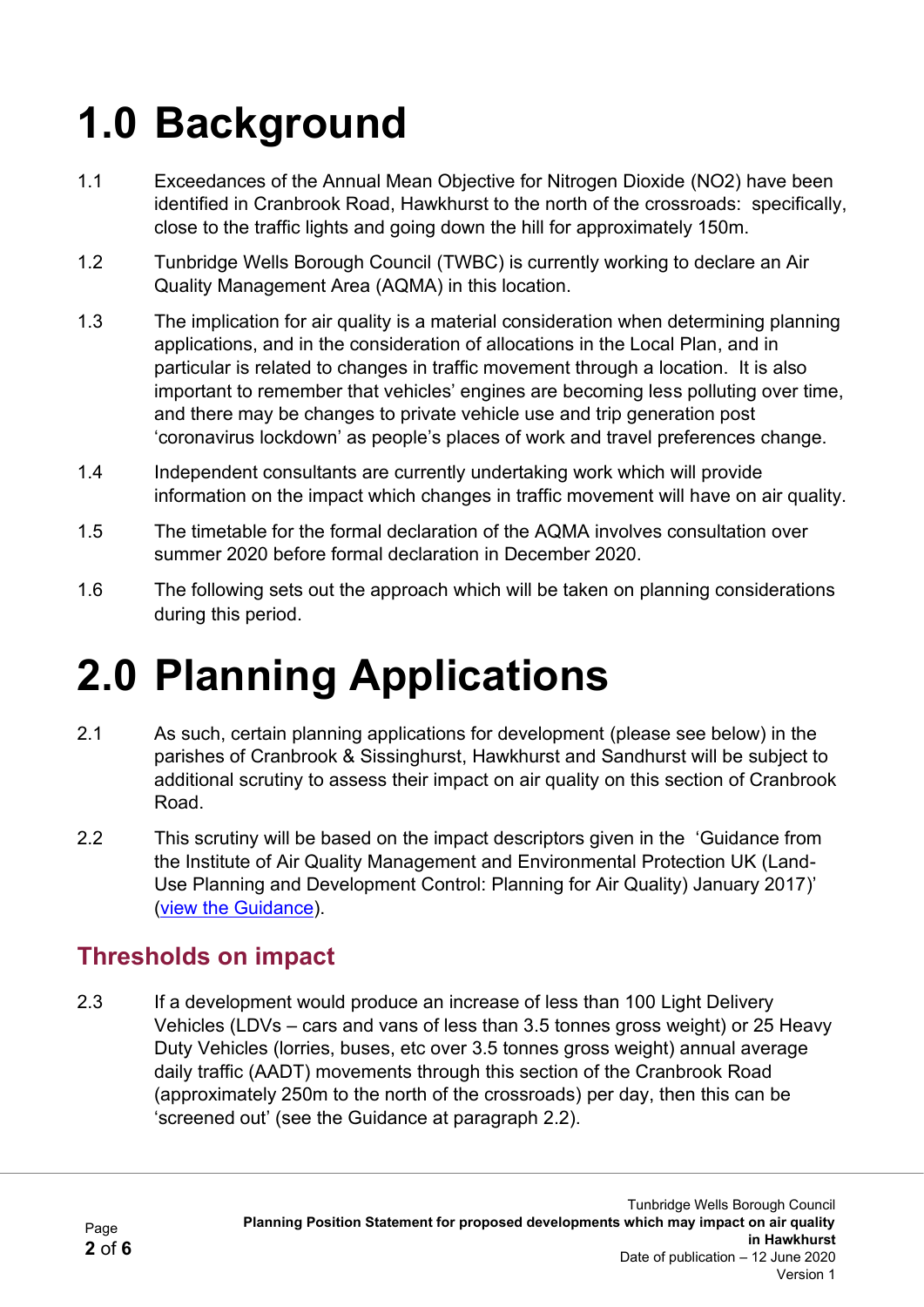- 2.4 This means that any proposals for development which is classified as '**Other'** (most commonly household extensions) or applications for Listed Building or Advertisement Consent can be screened out. The only exception to this could be some changes of use of sites/buildings.
- 2.5 Proposals for '**Minor'** development (0 to 9 dwellings, new floor space of less than 1,000 sqm), regardless of their location within the three parishes are unlikely to result in an increase of 100 LDVs or 25 HGVs through this section of Cranbrook Road. Although applicants are advised to discuss this with TWBC Planning through its pre-application advice service and must provide information from transport consultants on the expected impact on AADT movements through this section of the road. However, it is advised that these applicants provide air quality mitigation measures appropriate to the development.
- 2.6 Proposals for '**Major**' development (10 plus dwellings, new floor space of more than 1,000 sqm) within the three parishes may exceed this threshold. Applicants are advised, at any early stage, to establish, through the use of transport consultants, the expected impact on AADT movements through this section of the road.
- 2.7 Any development which is expected to increase AADT by more than 100 LDVs or 25 HDVs should supply a full air quality assessment. The TWBC Validation Advice Note will be updated in due course to stipulate that this is a requirement [\(view the](http://www.tunbridgewells.gov.uk/__data/assets/pdf_file/0017/16415/Tunbridge-Wells-Validation-Advice-Note_2017.pdf)  [Validation Advice Note\)](http://www.tunbridgewells.gov.uk/__data/assets/pdf_file/0017/16415/Tunbridge-Wells-Validation-Advice-Note_2017.pdf). TWBC Environmental Protection (EP) will be consulted on relevant Major and Minor applications: EP has advised that it will recommend refusal for any such application until the air quality assessment is supplied.
- 2.8 If an air quality assessment is required, this will need to be undertaken in accordance with IAQM/EPUK guidance and will need to consider the effect of the development on receptors along Cranbrook Road, in the vicinity of Hawkhurst Crossroads, as shown in Figure 1 below.



**Figure 1: Properties included in the AQMA**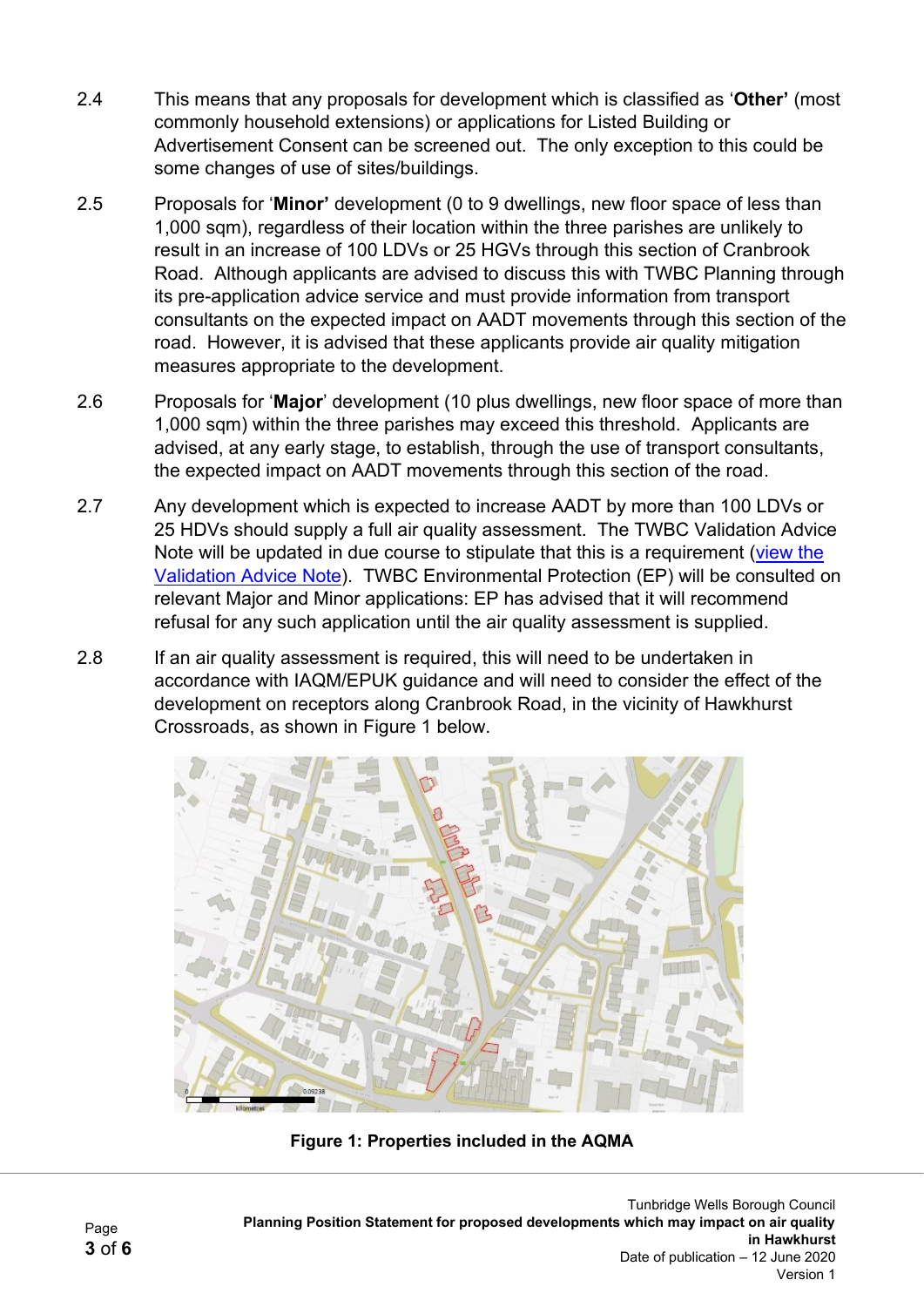2.9 This effect will need to be categorised according to the air quality impact descriptors given in the guidance, as shown in Figure 2 below. The cumulative effect of other nearby developments must be taken into consideration.

| Long term average<br><b>Concentration at receptor</b><br>in assessment year | % Change in concentration relative to Air Quality Assessment Level (AQAL) |             |             |             |
|-----------------------------------------------------------------------------|---------------------------------------------------------------------------|-------------|-------------|-------------|
|                                                                             |                                                                           | $2 - 5$     | $6 - 10$    | $\cdot$ 10  |
| 75% or less of AQAL                                                         | Negligible                                                                | Negligible  | Slight      | Moderate    |
| 76-94% of AQAL                                                              | Negligible                                                                | Slight      | Moderate    | Moderate    |
| 95-102% of AQAL                                                             | Slight                                                                    | Moderate    | Moderate    | Substantial |
| 103-109% of AQAL                                                            | Moderate                                                                  | Moderate    | Substantial | Substantial |
| 110% or more of AOAL                                                        | Moderate                                                                  | Substantial | Substantial | Substantial |

#### **Figure 2: Descriptor categorisation (see the Guidance referred to at paragraph 2.2)**

2.10 Each application will be considered on merit, but EP would be likely to recommend refusal for any application having a substantial adverse effect on any property. Any development having a moderate adverse impact on a small number of properties may be approved, providing substantial air quality mitigation is included.

### **Potential Mitigation Measures:**

- 2.11 This list is not exhaustive but provides some examples of appropriate mitigation, depending on the type of development including Major or Minor.
	- Travel plans
	- Cycle storage
	- Contribution towards active travel infrastructure
	- Sustainable public transport provision
	- Contribution towards and/or provision of, car clubs, car sharing, cycle share
	- Contribution towards membership/travel passes for car club/sustainable public transport and rental/purchase of bicycles
	- 50-100% EV charging coverage as additional
	- Contributing funding to measures, including those identified in air quality action plans and low emission strategies, designed to offset the impact on air quality arising from the new development.
	- Contribution to specific traffic management or road schemes
	- Contribution (can be a financial one) to help the authority develop and implement its action plan.
- 2.12 Applicants are advised to include mitigations measures in their pre-application discussion with the planning authority.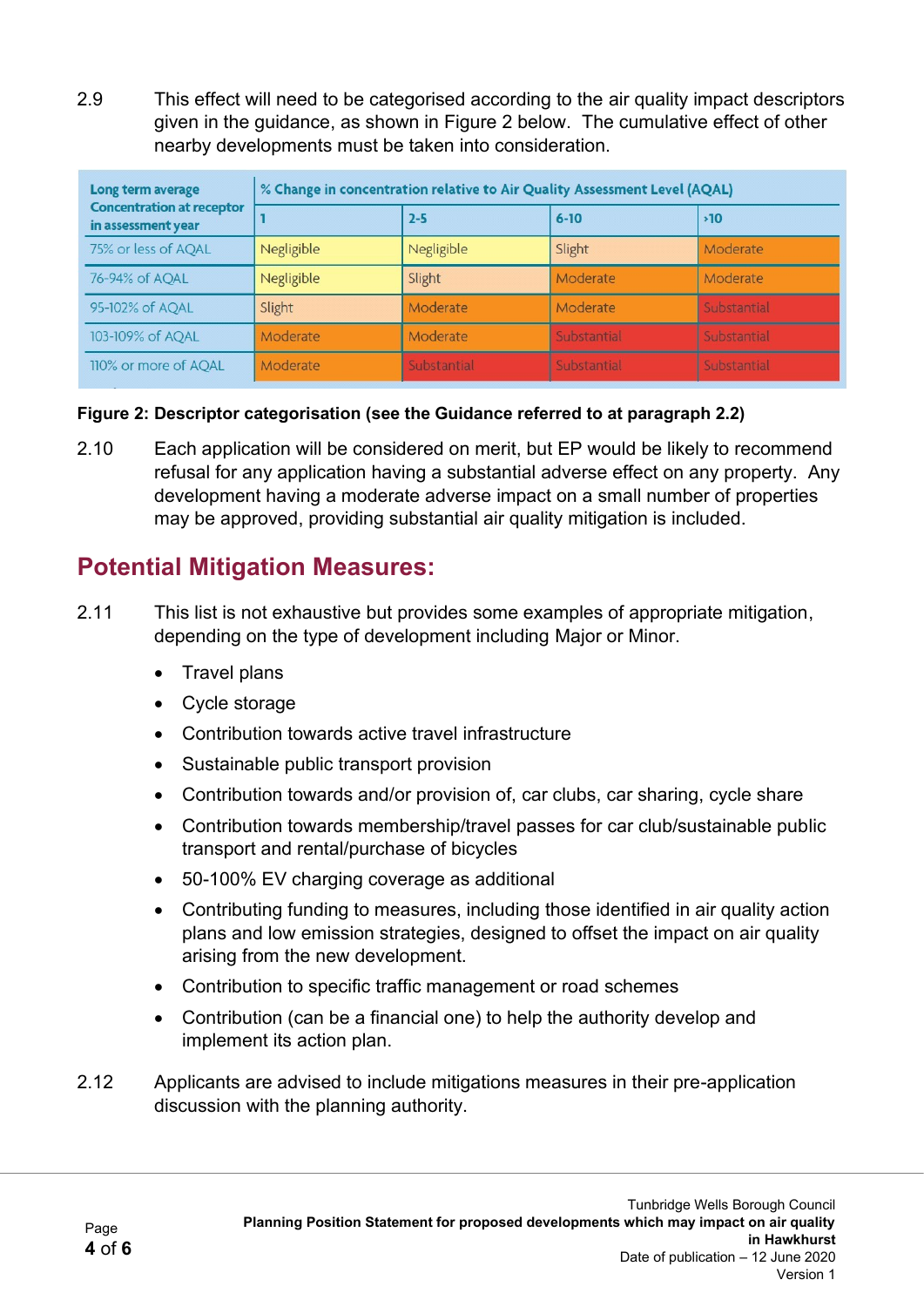# **3.0 Local Plan considerations**

- 3.1 TWBC consulted on the Draft Local Plan (2016-2036) during September to November 2019. This consultation predated the identification of exceedances of the Annual Mean Objective for Nitrogen Dioxide.
- 3.2 TWBC is currently considering the representations received in response to the consultation.
- 3.3 Further work is being undertaken to assess the individual and cumulative impacts of further allocations in Hawkhurst and Cranbrook & Sandhurst parishes on air quality in these locations, and the results of this work will be taken into account in the preparation of the Pre-Submission Version of the Local Plan. [View the timetable for](https://beta.tunbridgewells.gov.uk/planning/planning-policy/local-development-scheme)  [the preparation of the Local Plan.](https://beta.tunbridgewells.gov.uk/planning/planning-policy/local-development-scheme)